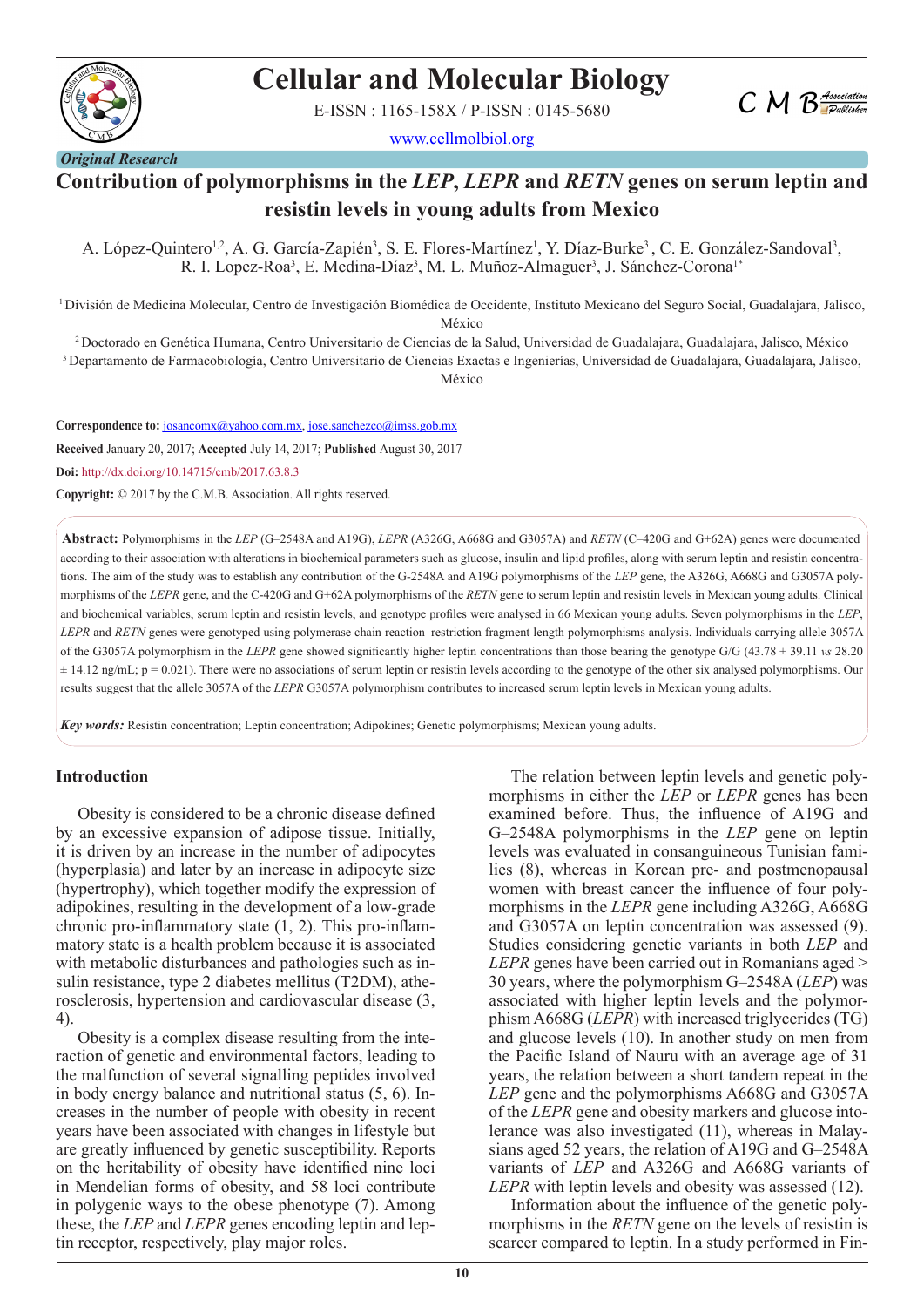nish subjects with hypertension aged 40–59 years, three polymorphisms in the *RETN* gene (C–420G, C+157T and G+299A) were studied with regard to resistin concentration, and to fasting insulin, glucose and lipid profiles (13). In Japanese subjects with T2DM aged 25– 88 years, the relation between the genotype distribution of C–420G polymorphism, resistin levels and the presence of cerebrovascular disease was studied (14). The relation between the G+62A polymorphism and insulin resistance, together with inflammatory markers and lipid profile, has been studied in a Mexican population aged 20–69 years (15). None of these reports considered the age range of the young adult participants enrolled in the present study (18–25 years) or evaluated a combinatorial genetic approach (*LEP*, *LEPR* and *RETN*  genes) with both leptin and resistin levels. Based on this knowledge, the aim of the present study was to describe the genotype and allele distributions of the G–2548A and A19G polymorphisms in *LEP*, A326G, A668G and G3057A in *LEPR*, and C–420G and G+62A in *RETN* genes. We also aimed to assess the associations of variants in the *LEP* and *LEPR* genes with serum leptin, and *RETN* variants with serum resistin levels, as well as with variables related to metabolic alterations in a group of young adults from Mexico.

# **Materials and Methods**

# **Subjects**

Sixty-six individuals (28 men and 38 women) were included in the study. The subjects were invited to participate in a cross-sectional study and were recruited at the Biochemistry Laboratory of Centro Universitario de Ciencias Exactas e Ingenierías of the Universidad de Guadalajara under the following inclusion criteria: active students, aged 18–25 years, male or female, born in Mexico (with a family history of Mexican ancestors at least back to the third generation) and being Mestizo (to have a Spanish-derived last name). Exclusion criteria were the following: pregnancy, use of contraceptives, alcohol consumption 72 hours before, being related to any other participant of the study. All participants signed a voluntary consent form for the use of their blood samples in this investigation. The study protocol was approved by the Research and Ethics Committee of the Centro de Investigación Biomedica de Occidente, Instituto Mexicano del Seguro Social (R-2011-1305-4).

## **Anthropometric measurements**

Age and anthropometric measurements, including height, current weight, waist circumference (WC) and hip circumference (HC), as well as the waist-to-hip ratio (WC/HC), were obtained. Fat mass was obtained with the Tanita Body Composition Analyzer (TBF-300A; Tanita Corp., Tokyo, Japan), and body mass index (BMI) was calculated as weight/height squared (kg/m<sup>2</sup>). Systolic blood pressure (SBP) and diastolic blood pressure (DBP) were also measured.

# **Biochemical analyses**

A fasting venous blood sample was taken from all subjects. Glucose concentration and lipid profiles including total cholesterol (TC), triglycerides (TG), highdensity lipoprotein (HDL), low-density lipoprotein

(LDL) and very-low-density lipoprotein (VLDL) were measured using the Vitros DT II system (Ortho Clinical Diagnostics, Linden, NJ, USA). Serum insulin, leptin and resistin levels were measured using the Bio-Plex Pro Human Diabetes 10-Plex assay system (Bio-Rad Laboratories, Hercules, CA, USA). The homeostasis model assessment of insulin resistance (HOMA-IR) index was calculated as follows: fasting insulin  $(\mu U/mL)$ × fasting glucose (mmol/L)/22.5.

# **DNA isolation and genotyping**

Genomic DNA was extracted from peripheral blood leukocytes using a standard protocol (16) and stored in Tris-EDTA buffer pH 8.0 at −20 °C until processed. The genotyping of polymorphisms A19G (rs2167270) from the *LEP* gene, A326G (rs1137100), A668G (rs1137101) and G3057A (rs1805096) from the *LEPR* gene and C–420G (rs1862513) and G+62A (rs3745368) from the *RETN* gene was carried out using polymerase chain reaction–restriction fragment length polymorphism (PCR–RFLP) using the primer sequences and PCR conditions as previously described (14, 17-20), except for the genomic region encompassing the G–2548A (rs7799039) polymorphism of the *LEP* gene, which was amplified using the following designed primers: forward 5′–TTT CCT GTA ATT TTC CCG TGA G–3′ and reverse 5′–AAA GCA AAG ACA GGC ATA AAA A–3'. The PCR products were generated in a 10 µL reaction volume containing 100 ng of genomic DNA,  $1 \times$  PCR buffer, 1.5 mM MgCl<sub>2</sub>, 200  $\mu$ M of each dNTP, 1  $\mu$ M of each primer, and 0.25 U Taq DNA polymerase (Invitrogen Life Sciences, Carlsbad, CA, USA). Cycling conditions consisted of an initial denaturation step at 94 °C for 5 min, followed by 30 cycles of denaturation at 94 °C for 30 sec, annealing at 55 °C for 30 sec, extension at 72 °C for 30 sec and a final extension step at 72 °C for 10 min. PCR products were digested with 5 U of *HhaI* restriction enzyme at 37 °C, according to the manufacturer's instructions (New England Bio-Labs, Ipswich, MA, USA); thus, in the presence of the G–2548 allele, the PCR product (242 bp) is cut into two fragments of 181 and 61 base pairs (bp) in length. Differences in bp length for all enzyme digestion products were visualized using electrophoresis in 6% polyacrylamide gels stained with silver nitrate.

# **Statistical analysis**

Allele frequencies were determined by direct counting of observed genotype frequencies and it was verified if the genotype distributions are consistent with Hardy-Weinberg equilibrium. Mean values of anthropometric, clinical and biochemical parameters were compared using Student's *t* tests. Correlations between leptin and resistin serum concentrations with anthropometric clinical and biochemical variables were evaluated by calculating Pearson's correlation coefficients. Analysis of variance (ANOVA) followed by post hoc tests when necessary (Bonferroni's or Dunnet's T3-test) and Student's *t* tests or Mann–Whitney non-parametric *U* tests were used to compare quantitative variables in the genotype subgroups; we also assessed the dominant genetic model for each polymorphism comparison. Results were regarded as significant when  $p < 0.05$ . For data analysis, we used the statistical software package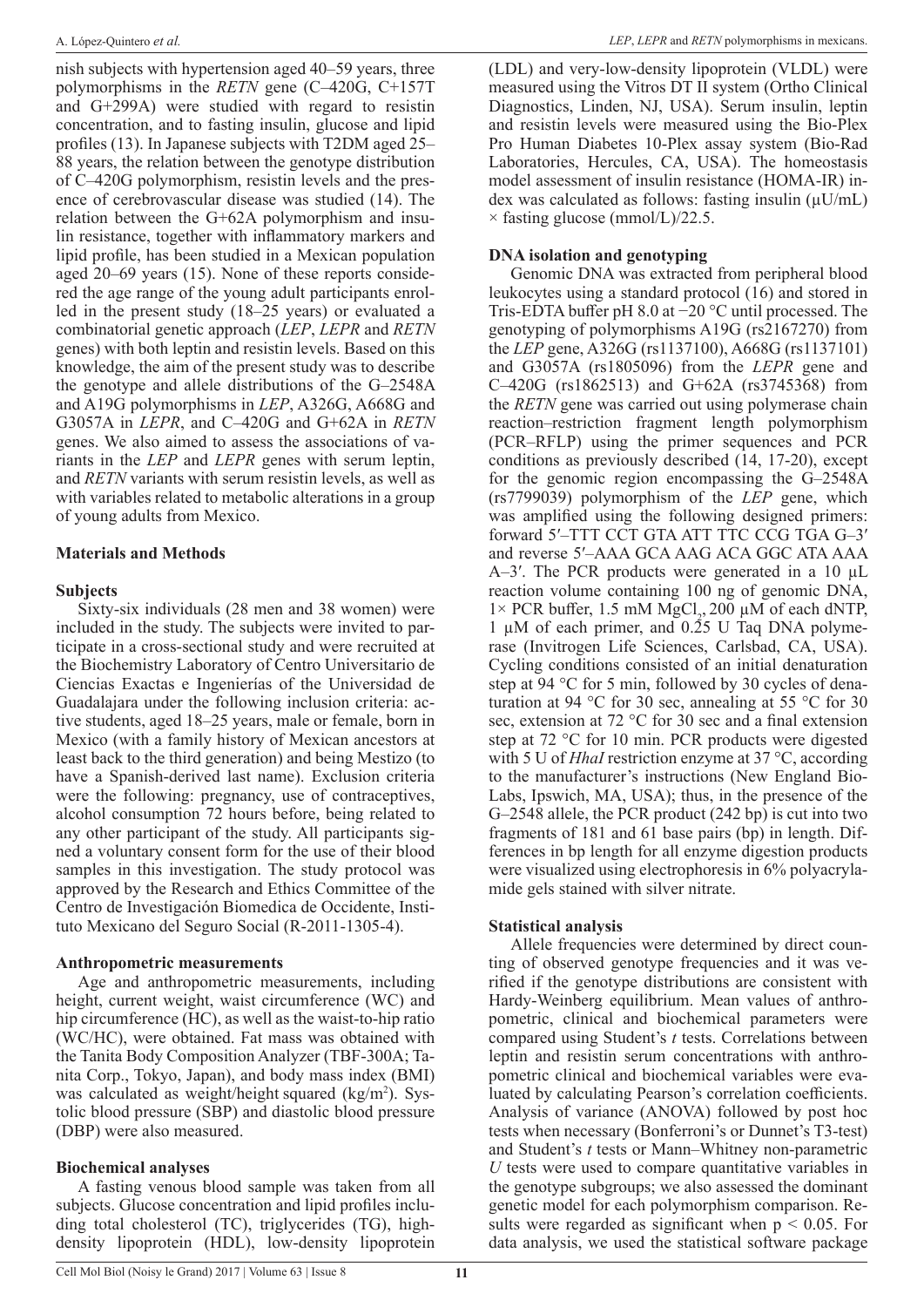| Table 1. Anthropometric, clinical and biochemical variables of the study population. |  |
|--------------------------------------------------------------------------------------|--|
|--------------------------------------------------------------------------------------|--|

| <b>Variables</b><br><b>Total population</b><br>Men<br>Women<br>p value<br>38<br>28<br>66<br>$\mathsf{n}$<br>$21.6 \pm 1.4$<br>$21.5 \pm 1.5$<br>$21.6 \pm 1.4$<br>0.829<br>Age (years)<br>0.001<br>$WC$ (cm)<br>$95.2 \pm 13.8$<br>$101.8 \pm 14.2$<br>$90.7 \pm 11.8$<br>$HC$ (cm)<br>$108.7 \pm 9.3$<br>$109.4 \pm 11.6$<br>$108.3 \pm 7.4$<br>0.646<br>WC/HC ratio<br>< 0.001<br>$0.87 \pm 0.09$<br>$0.930 \pm 0.07$<br>$0.836 \pm 0.08$<br>Weight (kg)<br>$81.1 \pm 16.2$<br>$91.0 \pm 16.2$<br>$73.8 \pm 11.8$<br>< 0.001<br>Height $(m)$<br>$1.69 \pm 0.1$<br>$1.8 \pm 0.05$<br>$1.6 \pm 0.08$<br>< 0.001<br>BMI $(kg/m2)$<br>$28.5 \pm 5$<br>0.585<br>$28.9 \pm 5.5$<br>$28.2 \pm 4.6$<br>Body fat mass (%)<br>$24.9 \pm 9.8$<br>$34.9 \pm 6$<br>< 0.001<br>$30.7 \pm 9.2$<br>Body fat mass (kg)<br>$24.8 \pm 10.7$<br>$22.8 \pm 13.2$<br>$26.2 \pm 8.2$<br>0.200<br>< 0.001<br>SBP (mm Hg)<br>$120.3 \pm 11.4$<br>$126.4 \pm 11.2$<br>$115.8 \pm 9.4$ |                  |                 | <b>Study group</b> |                 |       |
|---------------------------------------------------------------------------------------------------------------------------------------------------------------------------------------------------------------------------------------------------------------------------------------------------------------------------------------------------------------------------------------------------------------------------------------------------------------------------------------------------------------------------------------------------------------------------------------------------------------------------------------------------------------------------------------------------------------------------------------------------------------------------------------------------------------------------------------------------------------------------------------------------------------------------------------------------------------|------------------|-----------------|--------------------|-----------------|-------|
|                                                                                                                                                                                                                                                                                                                                                                                                                                                                                                                                                                                                                                                                                                                                                                                                                                                                                                                                                               |                  |                 |                    |                 |       |
|                                                                                                                                                                                                                                                                                                                                                                                                                                                                                                                                                                                                                                                                                                                                                                                                                                                                                                                                                               |                  |                 |                    |                 |       |
|                                                                                                                                                                                                                                                                                                                                                                                                                                                                                                                                                                                                                                                                                                                                                                                                                                                                                                                                                               |                  |                 |                    |                 |       |
|                                                                                                                                                                                                                                                                                                                                                                                                                                                                                                                                                                                                                                                                                                                                                                                                                                                                                                                                                               |                  |                 |                    |                 |       |
|                                                                                                                                                                                                                                                                                                                                                                                                                                                                                                                                                                                                                                                                                                                                                                                                                                                                                                                                                               |                  |                 |                    |                 |       |
|                                                                                                                                                                                                                                                                                                                                                                                                                                                                                                                                                                                                                                                                                                                                                                                                                                                                                                                                                               |                  |                 |                    |                 |       |
|                                                                                                                                                                                                                                                                                                                                                                                                                                                                                                                                                                                                                                                                                                                                                                                                                                                                                                                                                               |                  |                 |                    |                 |       |
|                                                                                                                                                                                                                                                                                                                                                                                                                                                                                                                                                                                                                                                                                                                                                                                                                                                                                                                                                               |                  |                 |                    |                 |       |
|                                                                                                                                                                                                                                                                                                                                                                                                                                                                                                                                                                                                                                                                                                                                                                                                                                                                                                                                                               |                  |                 |                    |                 |       |
|                                                                                                                                                                                                                                                                                                                                                                                                                                                                                                                                                                                                                                                                                                                                                                                                                                                                                                                                                               |                  |                 |                    |                 |       |
|                                                                                                                                                                                                                                                                                                                                                                                                                                                                                                                                                                                                                                                                                                                                                                                                                                                                                                                                                               |                  |                 |                    |                 |       |
|                                                                                                                                                                                                                                                                                                                                                                                                                                                                                                                                                                                                                                                                                                                                                                                                                                                                                                                                                               |                  |                 |                    |                 |       |
|                                                                                                                                                                                                                                                                                                                                                                                                                                                                                                                                                                                                                                                                                                                                                                                                                                                                                                                                                               | $DBP$ (mm $Hg$ ) | $82.5 \pm 15.7$ | $83.6 \pm 11.7$    | $81.7 \pm 18.2$ | 0.616 |
| Glucose (mg/dL)<br>$68.5 \pm 9.2$<br>$68.9 \pm 11.1$<br>$68.3 \pm 7.7$<br>0.787                                                                                                                                                                                                                                                                                                                                                                                                                                                                                                                                                                                                                                                                                                                                                                                                                                                                               |                  |                 |                    |                 |       |
| Insulin $(ng/mL)$<br>$2 \pm 1.6$<br>$1.7 \pm 0.7$<br>$2.2 \pm 2$<br>0.267                                                                                                                                                                                                                                                                                                                                                                                                                                                                                                                                                                                                                                                                                                                                                                                                                                                                                     |                  |                 |                    |                 |       |
| 0.310<br>HOMA-IR<br>$8 \pm 6.8$<br>$7 \pm 3.2$<br>$8.8 \pm 8.5$                                                                                                                                                                                                                                                                                                                                                                                                                                                                                                                                                                                                                                                                                                                                                                                                                                                                                               |                  |                 |                    |                 |       |
| 0.167<br>$TC$ (mg/dL)<br>$160.7 \pm 36.3$<br>$153.5 \pm 39.4$<br>$166 \pm 33.4$                                                                                                                                                                                                                                                                                                                                                                                                                                                                                                                                                                                                                                                                                                                                                                                                                                                                               |                  |                 |                    |                 |       |
| $109.8 \pm 69.9$<br>0.528<br>$TGs$ (mg/dL)<br>$104.1 \pm 62.1$<br>$99.9 \pm 56.4$                                                                                                                                                                                                                                                                                                                                                                                                                                                                                                                                                                                                                                                                                                                                                                                                                                                                             |                  |                 |                    |                 |       |
| $HDL$ (mg/dL)<br>0.020<br>$47.5 \pm 16.3$<br>$42.1 \pm 14.5$<br>$51.4 \pm 16.6$                                                                                                                                                                                                                                                                                                                                                                                                                                                                                                                                                                                                                                                                                                                                                                                                                                                                               |                  |                 |                    |                 |       |
| $90.5 \pm 33.1$<br>0.637<br>$LDL$ (mg/dL)<br>$88.3 \pm 35.1$<br>$92.2 \pm 32$                                                                                                                                                                                                                                                                                                                                                                                                                                                                                                                                                                                                                                                                                                                                                                                                                                                                                 |                  |                 |                    |                 |       |
| VLDL (mg/dL)<br>0.849<br>$22.7 \pm 15.6$<br>$23.1 \pm 13.7$<br>$22.4 \pm 17.1$                                                                                                                                                                                                                                                                                                                                                                                                                                                                                                                                                                                                                                                                                                                                                                                                                                                                                |                  |                 |                    |                 |       |
| Leptin $(ng/mL)$<br>$40.2 \pm 35.5$<br>$22.9 \pm 16.2$<br>$53 \pm 40.4$<br>< 0.001                                                                                                                                                                                                                                                                                                                                                                                                                                                                                                                                                                                                                                                                                                                                                                                                                                                                            |                  |                 |                    |                 |       |
| Resistin (ng/mL)<br>$10.8 \pm 4.9$<br>$10.6 \pm 3.6$<br>$11 \pm 5.7$<br>0.818                                                                                                                                                                                                                                                                                                                                                                                                                                                                                                                                                                                                                                                                                                                                                                                                                                                                                 |                  |                 |                    |                 |       |

Data are shown as the mean  $\pm$  standard deviation. Data in bold type were found to be statistically significant using Student's *t* test.

IBM SPSS Statistics v. 21 (IBM Corp., Armonk, NY, USA).

## **Results**

The anthropometric, clinical and biochemical characteristics of the study population are shown in Table 1. There were statistically significant differences in SBP  $(p < 0.001)$ , WC (p = 0.001), WC/HC ratio (p < 0.001), weight ( $p \le 0.001$ ), height ( $p \le 0.001$ ), percentage of body fat mass ( $p < 0.001$ ), HDL ( $p = 0.020$ ) and leptin serum concentration ( $p \le 0.001$ ) between male and female subjects. The distribution of BMI between men and women by weight groups (normal weight 18.5-24.9 kg/m<sup>2</sup>, overweight  $\geq$ 25-29.9 kg/m<sup>2</sup> and obese  $\geq$ 30 kg/ m<sup>2</sup>) was also assessed and there was not statistical difference ( $p = 0.944$ ) (data not shown in tables).

There were significant positive correlations of leptin serum concentrations with HC, BMI and both percentage and kg of body fat mass, and a trend with insulin levels ( $p = 0.050$ ). In addition, there was a negative correlation with height and SBP. On the other hand, resistin serum concentrations did not correlate significantly with any of the studied variables (Table 2).

The genotypic distribution of all the polymorphisms in the *LEP, LEPR* and *RETN* genes were consistent with Hardy-Weinberg equilibrium, with the exception of the A19G variant in the *LEP* gene (data not shown in tables).

Anthropometric, clinical and biochemical parameters were analysed according to the genotype distributions of polymorphisms of the *LEP* gene, as shown in Table 3. There were significant differences regarding TC ( $p = 0.012$ ) according to the distribution of the G-2548A polymorphism, as the mean value for carriers of

the G/A genotype was higher than that for A/A genotype carriers (168.2  $\pm$  35.4 *vs* 133.3  $\pm$  32.1 mg/dL). In addition, we found differences in LDL levels ( $p = 0.005$ ); individuals bearing the G/G and G/A genotypes showed higher LDL levels than A/A genotype carriers (98.7  $\pm$ 32 and 95.6 ± 29.5 *vs* 63.1 ± 33.4 mg/dL, respectively). Concerning the A19G polymorphism, there were also differences in TC values ( $p = 0.032$ ), as the A/G genotype carriers had higher concentrations than G/G genotype carriers (167.9 ± 33.5 *vs* 139.5 ± 36.5 md/dL, respectively), and LDL levels were significantly higher (p  $= 0.015$ ) in individuals carrying the A/A and A/G genotypes than in carriers of the G/G genotype  $(102.4 \pm 34.4)$ and  $95.3 \pm 29.7$  *vs*  $69.6 \pm 34.5$  mg/dL, respectively).

No significant differences were found regarding the mean values of the analysed variables according to the genotype distributions of the A326G, A668G and G3057A polymorphisms in the *LEPR* gene (Table 4).

Analysis of anthropometric, clinical and biochemical variables according to the distribution of genotypes of the C–420G and G+62A polymorphisms of the *RETN* gene revealed significant differences only when comparing the glucose levels ( $p = 0.042$ ) for the distribution of the C-420G polymorphism, and VLDL levels ( $p =$ 0.013) for the G+62A polymorphism (Table 5). All the significant values in the ANOVA tests remained statistically significant after the Bonferroni´s post hoc correction ( $p < 0.05$ ).

Finally, serum leptin concentrations were not significantly different for the *LEP* and *LEPR* gene polymorphism distributions (Tables 3 and 4, respectively) or in the resistin levels for the *RETN* gene polymorphism distributions (Table 5). Nevertheless, when comparisons for all the polymorphisms were done assuming a dominant genetic model, leptin serum concentrations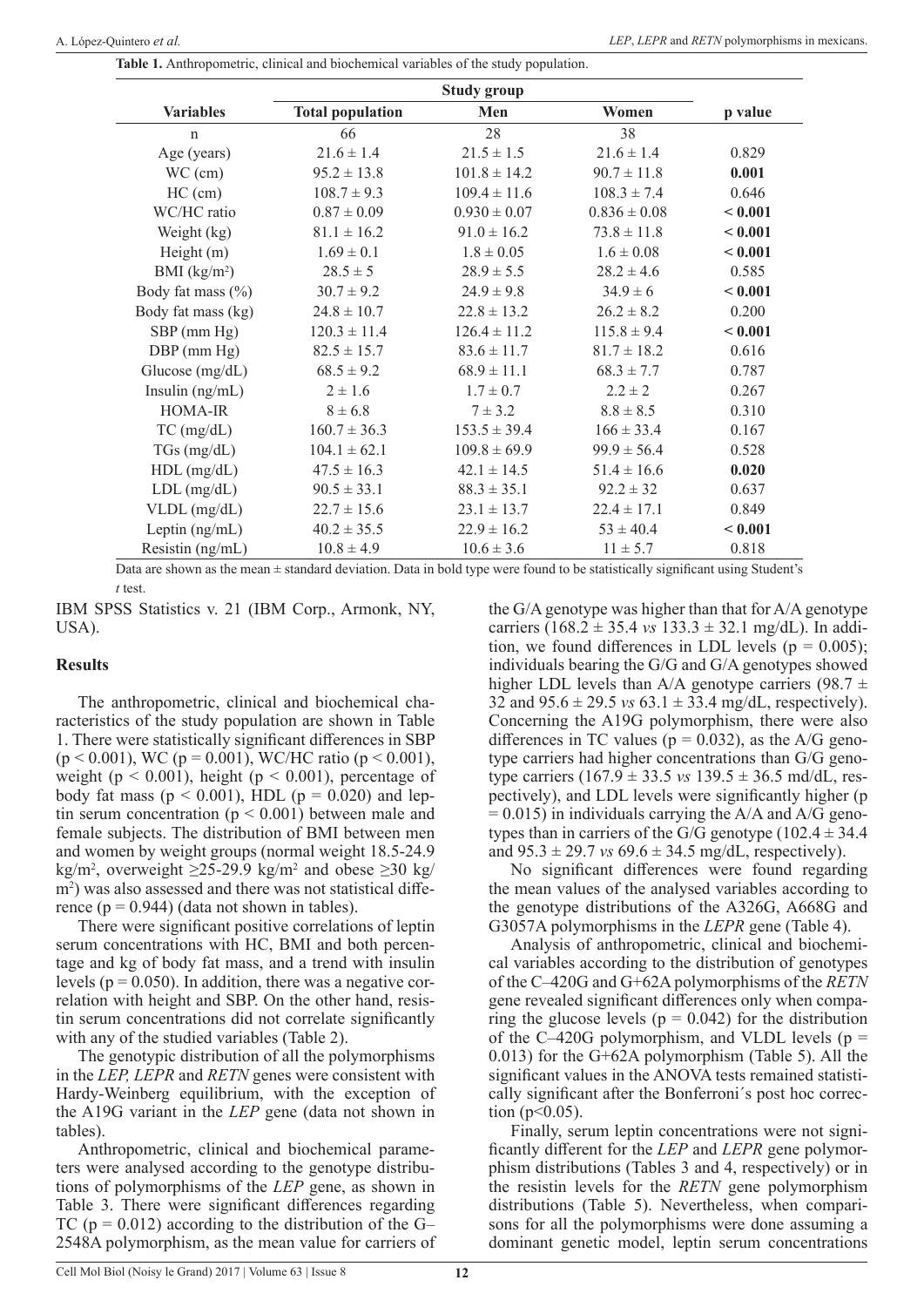|  | <b>Table 2.</b> Correlations of leptin and resistin levels with anthropometric, clinical and biochemical variables. |
|--|---------------------------------------------------------------------------------------------------------------------|
|--|---------------------------------------------------------------------------------------------------------------------|

|                    | Leptin $(ng/mL)$ |         | Resistin (ng/mL) |         |  |
|--------------------|------------------|---------|------------------|---------|--|
| <b>Variable</b>    | r                | p value | r                | p value |  |
| $WC$ (cm)          | 0.177            | 0.164   | 0.134            | 0.296   |  |
| $HC$ (cm)          | 0.435            | < 0.001 | 0.027            | 0.833   |  |
| WC/HC ratio        | $-0.124$         | 0.332   | 0.173            | 0.176   |  |
| Height (cm)        | $-0.381$         | 0.002   | 0.050            | 0.690   |  |
| Weight (kg)        | 0.093            | 0.460   | 0.063            | 0.615   |  |
| BMI $(kg/m2)$      | 0.399            | 0.001   | 0.051            | 0.683   |  |
| Body Fat Mass (%)  | 0.574            | < 0.001 | 0.190            | 0.126   |  |
| Body Fat Mass (kg) | 0.500            | < 0.001 | 0.114            | 0.362   |  |
| $SBP$ (mm $Hg$ )   | $-0.272$         | 0.027   | $-0.157$         | 0.207   |  |
| $DBP$ (mm $Hg$ )   | $-0.028$         | 0.820   | $-0.018$         | 0.886   |  |
| Glucose (mg/dL)    | $-0.055$         | 0.660   | $-0.201$         | 0.105   |  |
| Insulin $(ng/mL)$  | 0.242            | 0.050   | 0.093            | 0.459   |  |
| HOMA-IR            | 0.221            | 0.075   | 0.062            | 0.621   |  |
| $TC$ (mg/dL)       | 0.058            | 0.643   | $-0.145$         | 0.245   |  |
| $TGs$ (mg/dL)      | $-0.107$         | 0.393   | $-0.133$         | 0.286   |  |
| $HDL$ (mg/dL)      | 0.200            | 0.107   | 0.184            | 0.139   |  |
| $LDL$ (mg/dL)      | 0.054            | 0.668   | $-0.217$         | 0.080   |  |
| VLDL (mg/dL)       | $-0.189$         | 0.129   | $-0.70$          | 0.577   |  |
| Leptin $(ng/mL)$   |                  |         | 0.149            | 0.232   |  |
| Resistin (ng/mL)   | 0.149            | 0.232   |                  |         |  |

Results show Pearson correlation coefficients (*r*) and their respective p values. Statistically significant data are shown in bold type ( $p < 0.05$ ).

**Table 3.** Anthropometric, clinical and biochemical variables according to genotype for polymorphisms of the *LEP* gene.

|                          |                  |                  |                  | Polymorphism |                  |                  |                  |          |
|--------------------------|------------------|------------------|------------------|--------------|------------------|------------------|------------------|----------|
|                          |                  | $G-2548A$        |                  |              |                  | A19G             |                  |          |
| Variable                 | G/G              | G/A              | A/A              | p value      | A/A              | A/G              | G/G              | p value  |
|                          | 18(27%)          | 36(55%)          | 12(18%)          |              | 10(15%)          | 41 $(62%)$       | 15(23%)          |          |
| $WC$ (cm)                | $92.4 \pm 12.5$  | $95.1 \pm 14.8$  | $99.9 \pm 12.7$  | 0.354        | $93.3 \pm 13.8$  | $95 \pm 14.5$    | $97.2 \pm 12.8$  | 0.783    |
| $HC$ (cm)                | $108.5 \pm 6.4$  | $108.6 \pm 10$   | $109.4 \pm 11.2$ | 0.967        | $107.7 \pm 7.1$  | $109.1 \pm 9.5$  | $108.5 \pm 10.6$ | 0.910    |
| WC/HC ratio              | $0.850 \pm 0.1$  | $0.873 \pm 0.1$  | $0.915 \pm 0.1$  | 0.138        | $0.863 \pm 0.1$  | $0.869 \pm 0.1$  | $0.897 \pm 0.1$  | 0.525    |
| BMI (kg/m <sup>2</sup> ) | $27.2 \pm 2.8$   | $28.3 \pm 5$     | $30.9 \pm 6.7$   | 0.134        | $27.1 \pm 3.5$   | $28.3 \pm 4.7$   | $29.9 \pm 6.3$   | 0.376    |
| Body fat mass $(\% )$    | $29.2 \pm 8.4$   | $31.2 \pm 8.8$   | $31.3 \pm 12$    | 0.744        | $26.2 \pm 6.9$   | $32 \pm 8.6$     | $29.8 \pm 11.5$  | 0.193    |
| Body fat mass (kg)       | $22.6 \pm 7.1$   | $25.3 \pm 11.7$  | $26.6 \pm 12.3$  | 0.561        | $20.8 \pm 7$     | $25.7 \pm 11.1$  | $25 \pm 11.6$    | 0.440    |
| $SBP$ (mm $Hg$ )         | $120.1 \pm 10.6$ | $119.9 \pm 12.3$ | $122 \pm 10.6$   | 0.853        | $120.2 \pm 12.5$ | $119.7 \pm 11.4$ | $122.1 \pm 11.2$ | 0.792    |
| $DBP$ (mm $Hg$ )         | $82.1 \pm 11.2$  | $84.1 \pm 18.6$  | $78.3 \pm 11.5$  | 0.533        | $85.5 \pm 13.2$  | $80.7 \pm 9.8$   | $85.3 \pm 27.1$  | 0.510    |
| Glucose $(mg/dL)$        | $69 \pm 7.3$     | $68.7 \pm 7.5$   | $67.3 \pm 15.4$  | 0.881        | $70 \pm 7.5$     | $68.3 \pm 7.4$   | $68.3 \pm 14.1$  | 0.865    |
| Insulin $(ng/mL)$        | $1.7 \pm 0.8$    | $1.9 \pm 1.3$    | $2.6 \pm 2.8$    | 0.266        | $1.8 \pm 0.8$    | $1.9 \pm 1.2$    | $2.3 \pm 2.6$    | 0.678    |
| <b>HOMA-IR</b>           | $6.9 \pm 2.8$    | $7.6 \pm 5.1$    | $11 \pm 12.9$    | 0.236        | $7.4 \pm 3.1$    | $7.6 \pm 4.8$    | $9.6 \pm 11.8$   | 0.595    |
| $TC$ (mg/dL)             | $163.9 \pm 33.8$ | $168.2 \pm 35.4$ | $133.3 \pm 32.1$ | $0.012*$     | $163 \pm 38.7$   | $167.9 \pm 33.5$ | $139.5 \pm 36.5$ | $0.032*$ |
| $TGs$ (mg/dL)            | $106.1 \pm 67.4$ | $109.7 \pm 56.9$ | $84.5 \pm 70.8$  | 0.480        | $78.8 \pm 41.4$  | $114.4 \pm 59.9$ | $92.8 \pm 75.5$  | 0.196    |
| $HDL$ (mg/dL)            | $44.1 \pm 10.3$  | $50.7 \pm 17.3$  | $43 \pm 19.8$    | 0.213        | $44.9 \pm 11.2$  | $49.7 \pm 16.8$  | $43.1 \pm 17.8$  | 0.355    |
| $LDL$ (mg/dL)            | $98.7 \pm 32$    | $95.6 \pm 29.5$  | $63.1 \pm 33.4$  | $0.005*$     | $102.4 \pm 34.4$ | $95.3 \pm 29.7$  | $69.6 \pm 34.5$  | $0.015*$ |
| VLDL (mg/dL)             | $21.2 \pm 13.4$  | $22 \pm 11.4$    | $27.3 \pm 26.8$  | 0.537        | $15.7 \pm 8.2$   | $22.9 \pm 12$    | $26.9 \pm 25$    | 0.216    |
| Leptin $(ng/mL)$         | $39.5 \pm 20.4$  | $43 \pm 38.6$    | $33.2 \pm 44.7$  | 0.718        | $33 \pm 16.4$    | $45.2 \pm 36.6$  | $31.4 \pm 40.9$  | 0.348    |

Data are presented as means  $\pm$  standard deviations compared using ANOVA. Statistically significant data are shown in bold type ( $p < 0.05$ ). \*Bonferroni´s correction p<0.05

were significantly higher only in carriers of the 3057A allele (G/A+A/A genotypes) of the G3057A polymorphism in the *LEP* gene compared with individuals bearing the G/G genotype  $(43.78 \pm 39.11 \text{ vs } 28.20 \pm 14.12$ ng/mL,  $p = 0.021$ ) (data not shown in tables). Considering this last finding, we also assessed the distribution of genotypes of G3057A polymorphism in the *LEPR* gene according to BMI groups (normal weight 18.5-24.9 kg/ m<sup>2</sup>, overweight  $\geq$ 25-29.9 kg/m<sup>2</sup> and obese  $\geq$ 30 kg/m<sup>2</sup>), nevertheless, there was not statistical difference ( $p =$ 0.626) (data not shown in tables).

## **Discussion**

To the best of our knowledge, this is the first report concerning the G–2548A and A19G polymorphisms in the *LEP* gene, the A326G, A668G and G3057A variants in the *LEPR* gene, and the C–420G and G+62A polymorphisms of the *RETN* gene, and assessing the contribution of *LEP* and *LEPR* genotypes to the serum levels of leptin and *RETN* genotypes to resistin levels.

It is remarkable that young adults in Mexico are an understudied group. These represent an immediate tran-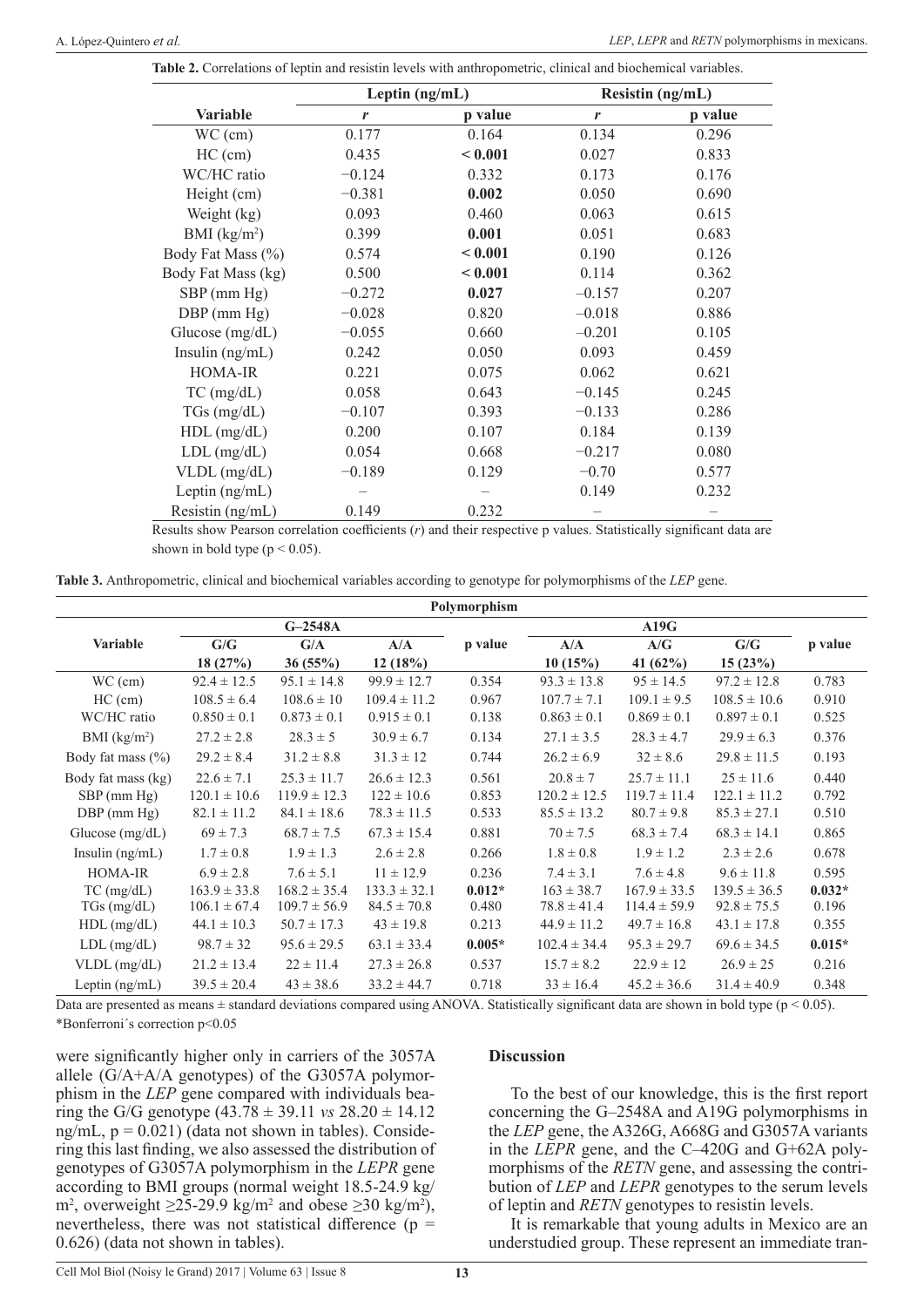# A. López-Quintero *et al.*

|                                                                        |                         |                 |                  |         |                   | Polymorphism      |                   |         |                    |                   |                   |         |
|------------------------------------------------------------------------|-------------------------|-----------------|------------------|---------|-------------------|-------------------|-------------------|---------|--------------------|-------------------|-------------------|---------|
|                                                                        |                         | A326G           |                  |         |                   | A668G             |                   |         |                    | G3057A            |                   | p value |
| Variable                                                               | $\mathbb{A}/\mathbb{A}$ | A/G             | G/G              | p value | $\mathbf{M}$      | $\Delta/G$        | GG                | p value | GG                 | G/A               | $\mathbf{M}$      |         |
|                                                                        | 26(39%)                 | 29(44%)         | 11(17%)          |         | $16(24\%)$        | 34 (52%)          | $16(24\%)$        |         | 15(23%)            | 35(53%)           | $16(24\%)$        |         |
| $WC$ (cm)                                                              | $94.4 \pm 12.4$         | $95.6 \pm 15.9$ | $96.5 \pm 12$    | 0.915   | $97 \pm 13$       | $94.6 \pm 15$     | $95.1 \pm 12.7$   | 0.858   | $94.93 \pm 14.3$   | $95.38 \pm 14.3$  | $95.40 \pm 13.2$  | 0.994   |
| HC (cm)                                                                | $108.7 \pm 7.7$         | $109.2 \pm 10$  | $107.7 \pm 1$    | 0.906   | $109 \pm 9.1$     | $109.5 \pm 9.4$   | $106.9 \pm 9.7$   | 0.671   | $106.07 \pm 7.6$   | $109.33 \pm 10.3$ | $110.11 \pm 8.4$  | 0.435   |
| WC/HP ratio                                                            | $0.869 \pm 0.1$         | $0.872 \pm 0.1$ | $0.898 \pm 0.1$  | 0.661   | $0.890 \pm 0.1$   | $0.861 \pm 0.1$   | $0.889 \pm 0.1$   | 0.466   | $0.893 \pm 0.1$    | $0.870 \pm 0.1$   | $0.865 \pm 0.1$   | 0.640   |
| BMI ( $\text{kg/m}^2$ )                                                | $28 \pm 4.5$            | $28.9 \pm 5.4$  | $28.5 \pm 5.4$   | 0.796   | $28.4 \pm 5.2$    | $28.9 \pm 5.1$    | $27.8 \pm 4.8$    | 0.770   | $27.55 \pm 4.1$    | $28.57 \pm 5.4$   | $29.10 \pm 5$     | 0.684   |
| Body fat mass (%)                                                      | $29.1 \pm 9.4$          | $31.8 \pm 8.2$  | $31 \pm 11.7$    | 0.546   | $28.41 \pm 9.4$   | $31.31 \pm 8.7$   | $31.56 \pm 10.5$  | 0.539   | $29.54 \pm 9.5$    | $30.64 \pm 10.1$  | $31.79 \pm 7.3$   | 0.800   |
| Body fat mass (kg)                                                     | $23.4 \pm 8.4$          | $26.2 \pm 12.2$ | $24.3 \pm 11.7$  | 0.619   | $22.75 \pm 8.4$   | $26.10 \pm 11.8$  | $24.06 \pm 10.4$  | 0.565   | $22.08 \pm 7.9$    | $25.03 \pm 12.3$  | $26.81 \pm 9.1$   | 0.466   |
| $SBP$ (mm $Hg$ )                                                       | $120.9 \pm 11.2$        | $118.8 \pm 12$  | $122.7 \pm 10.6$ | 0.596   | $1.21.9 \pm 11.7$ | $117.9 \pm 11.8$  | $123.8 \pm 9.4$   | 0.195   | $(20.93 \pm 13.9)$ | $118.67 \pm 10.5$ | $123.25 \pm 10.8$ | 0.409   |
| DBP (mm Hg)                                                            | $79.5 \pm 7.8$          | $82.4 \pm 12.4$ | $89.7 \pm 30.7$  | 0.198   | $79.1 \pm 7.6$    | $84.2 \pm 19.8$   | $82.2 \pm 11.5$   | 0.567   | $81.27 \pm 7.9$    | $79.49 \pm 9.7$   | $90.25 \pm 26.7$  | 0.069   |
| Glucose (mg/dL)                                                        | $67.3 \pm 8.4$          | $69.4 \pm 7.6$  | $69 \pm 14.6$    | 0.686   | $66.2 \pm 7$      | $69.3 \pm 7.8$    | $69.3 \pm 13.3$   | 0.513   | $66.40 \pm 11.9$   | $67.43 \pm 8.6$   | $72.94 \pm 6.6$   | 0.083   |
| Insulin (ng/mL)                                                        | $1.7 \pm 0.1$           | $2.4 \pm 0.4$   | $1.5 \pm 0.2$    | 0.129   | $1.64 \pm 0.7$    | $2.29 \pm 2$      | $1.65 \pm 0.6$    | 0.241   | $1.72 \pm 0.8$     | $1.90 \pm 1.3$    | $2.40 \pm 2.4$    | 0.443   |
| HOMA-IR                                                                | $6.7 \pm 3.0$           | $9.9 \pm 9.5$   | $6.3 \pm 3$      | 0.151   | $6.39 \pm 3.1$    | $9.39 \pm 8.9$    | $6.82 \pm 3$      | 0.250   | $6.76 \pm 3.4$     | $7.50 \pm 5.1$    | $10.42 \pm 11.1$  | 0.262   |
| TC (mg/dL)                                                             | $158.1 \pm 40.3$        | $169 \pm 33.4$  | $144.6 \pm 29.6$ | 0.148   | $159.81 \pm 33.5$ | $163.09 \pm 38.3$ | $156.5 \pm 36.5$  | 0.835   | $160.53 \pm 39.9$  | $163.31 \pm 37.1$ | $155.13 \pm 32.7$ | 0.762   |
| $T Gs$ (mg/dL)                                                         | $100.9 \pm 63.6$        | $106.3 \pm 58$  | $105.7 \pm 74.7$ | 0.947   | $103.50 \pm 67.7$ | $98.68 \pm 52.4$  | $116.25 \pm 76.8$ | 0.654   | $106.93 \pm 71.6$  | $93.91 \pm 59$    | $123.75 \pm 57.6$ | 0.281   |
| $HDL$ (mg/dL)                                                          | $47.7 \pm 18.3$         | $47.5 \pm 13.9$ | $46.7 \pm 18.9$  | 0.986   | $49.31 \pm 21.8$  | $46.18 \pm 12.4$  | $48.38 \pm 18.3$  | 0.797   | $48.87 \pm 18.1$   | $48.63 \pm 17.8$  | $43.62 \pm 10.7$  | 0.564   |
| $LDL$ $(mg/dL)$                                                        | $90.1 \pm 32.4$         | $97.2 \pm 32.3$ | $73.7 \pm 33.9$  | 0.134   | $89.69 \pm 27.3$  | $94.47 \pm 34.5$  | $82.94 \pm 36.1$  | 0.521   | $88 \pm 36.9$      | $93.34 \pm 33$    | $86.69 \pm 30.2$  | 0.763   |
| VLDL (mg/dL)                                                           | $20.3 \pm 12.8$         | $24.3 \pm 18.5$ | $24.1 \pm 13.9$  | 0.608   | $20.81 \pm 13.6$  | $22.44 \pm 17.2$  | $25.19 \pm 14.5$  | 0.729   | $23.67 \pm 13.6$   | $21.34 \pm 18$    | $24.81 \pm 11.7$  | 0.741   |
| Leptin (ng/mL)                                                         | $43.7 \pm 44.6$         | $42.5 \pm 30.7$ | $26 \pm 17.9$    | 0.353   | $47.51 + 54.7$    | $42.15 \pm 29.9$  | $28.89 \pm 17.6$  | 0.305   | $28.20 \pm 14.1$   | $47.29 \pm 45.2$  | $36.09 \pm 19.4$  | 0.192   |
| Data are presented as means ± standard deviations compared using ANOVA |                         |                 |                  |         |                   |                   |                   |         |                    |                   |                   |         |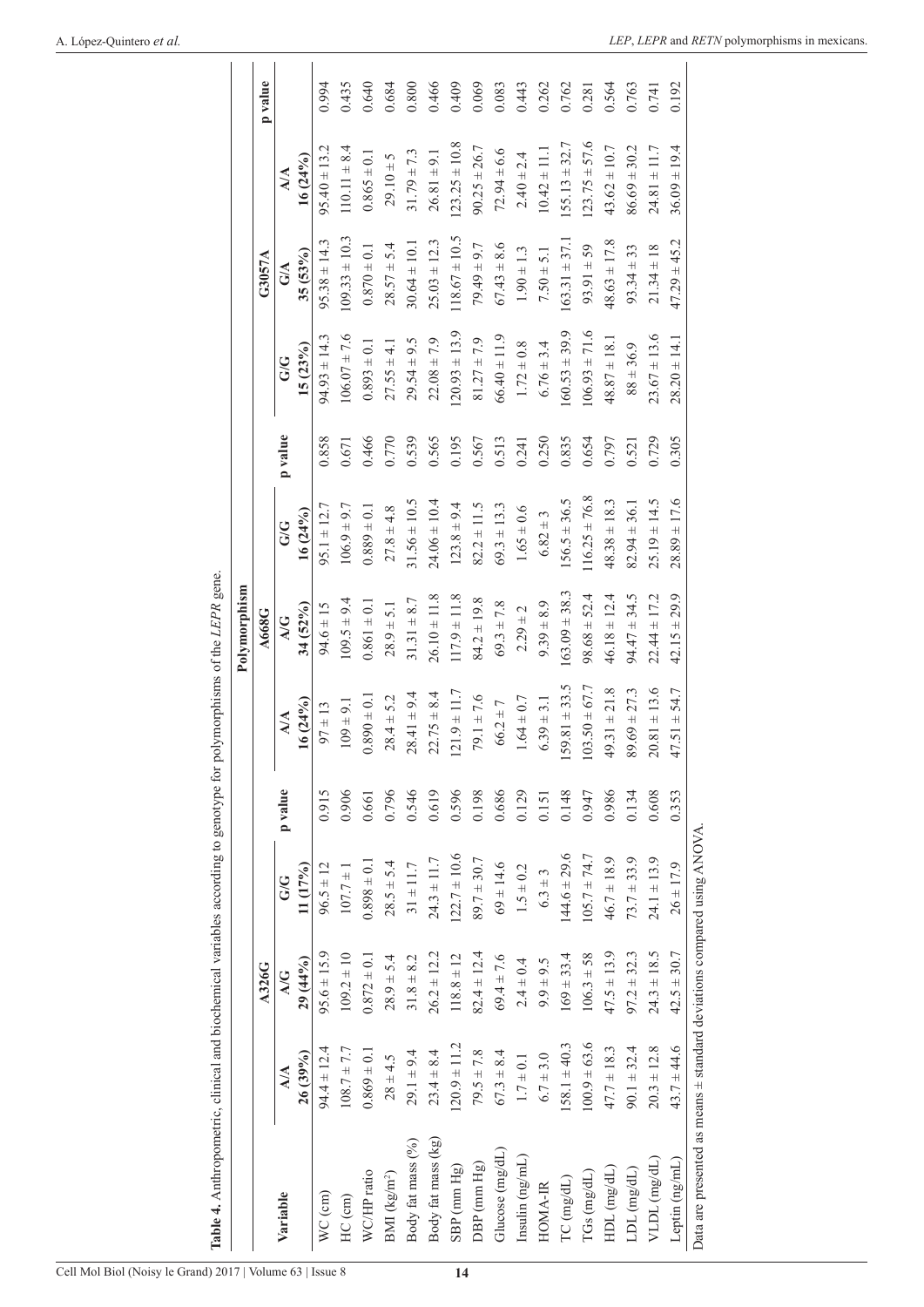**Table 5.** Anthropometric, clinical and biochemical variables according to genotype for polymorphisms of the *LEPR* gene.

|                       |                 |                  | Polymorphism     |                      |         |         |                          |                      |
|-----------------------|-----------------|------------------|------------------|----------------------|---------|---------|--------------------------|----------------------|
|                       |                 | $C-420G$         |                  |                      |         | $G+62A$ |                          |                      |
| Variable              | C/C             | C/G              | G/G              | p value <sup>a</sup> | G/G     | G/A     | A/A                      | p value <sup>b</sup> |
|                       | 23(35%)         | 35(53%)          | $8(12\%)$        |                      | 63(95%) | 3(5%)   | $0(0\%)$                 |                      |
| $WC$ (cm)             | $95.6 \pm 12.3$ | $95.7 \pm 15.8$  | $92.3 \pm 8.1$   | 0.837                | 32.1    | 30.1    |                          | 0.874                |
| $HC$ (cm)             | $108 \pm 7.9$   | $109.3 \pm 10.8$ | $108.4 \pm 5.7$  | 0.888                | 31.8    | 35.7    | $-$                      | 0.744                |
| WC/HC ratio           | $0.884 \pm 0.1$ | $0.873 \pm 0.1$  | $0.853 \pm 0.1$  | 0.723                | 32.4    | 24      | $\equiv$                 | 0.464                |
| BMI $(kg/m2)$         | $28 \pm 3.6$    | $29.2 \pm 6.1$   | $26.4 \pm 1.7$   | 0.317                | 33.4    | 36      | $\equiv$                 | 0.834                |
| Body fat mass $(\% )$ | $30.8 \pm 10.5$ | $30.9 \pm 8.7$   | $29.1 \pm 8.6$   | 0.880                | 33.2    | 39      | $-$                      | 0.637                |
| Body fat mass (kg)    | $24.2 \pm 9.6$  | $25.9 \pm 12.2$  | $21.8 \pm 5.3$   | 0.600                | 33.3    | 37.5    | $\overline{\phantom{0}}$ | 0.732                |
| $SBP$ (mm Hg)         | $119 \pm 12.3$  | $120.3 \pm 11.9$ | $123.9 \pm 5.5$  | 0.525                | 33.8    | 26.3    | $\equiv$                 | 0.562                |
| $DBP$ (mm $Hg$ )      | $79.4 \pm 13.2$ | $85 \pm 18.1$    | $80.1 \pm 8.6$   | 0.376                | 34.4    | 14.8    | $\equiv$                 | 0.089                |
| Glucose $(mg/dL)$     | $64.7 \pm 10.3$ | $70.6 \pm 7.7$   | $70.6 \pm 9.6$   | $0.042*$             | 32.7    | 50.7    | $\overline{\phantom{0}}$ | 0.119                |
| Insulin $(ng/mL)$     | $1.9 \pm 1.1$   | $2 \pm 1.7$      | $2 \pm 2$        | 0.962                | 33.6    | 31      | $\equiv$                 | 0.837                |
| HOMA-IR               | $7.5 \pm 4.9$   | $8.3 \pm 8$      | $8.2 \pm 6.5$    | 0.909                | 33.4    | 36      | $\overline{\phantom{0}}$ | 0.839                |
| $TC$ (mg/dL)          | $163.4 \pm 34$  | $154.1 \pm 37.4$ | $182 \pm 32.7$   | 0.132                | 33.7    | 29.5    | $\overline{\phantom{0}}$ | 0.732                |
| $TGs$ (mg/dL)         | $97.7 \pm 67.8$ | $103.4 \pm 61.8$ | $125.5 \pm 47.5$ | 0.557                | 33.1    | 42.5    | $\equiv$                 | 0.428                |
| $HDL$ (mg/dL)         | $48.6 \pm 19.6$ | $45.1 \pm 13.6$  | $54.4 \pm 16.9$  | 0.325                | 33.3    | 37      | $\equiv$                 | 0.767                |
| $LDL$ (mg/dL)         | $89.7 \pm 41.3$ | $88.3 \pm 29.2$  | $102.6 \pm 22.7$ | 0.545                | 34.5    | 12.7    | $\equiv$                 | 0.053                |
| $VLDL$ (mg/dL)        | $25 \pm 21$     | $20.7 \pm 12.4$  | $25 \pm 9.4$     | 0.531                | 32.3    | 58.7    | $\overline{\phantom{0}}$ | 0.013                |
| Resistin (ng/mL)      | $10.7 \pm 4.6$  | $11.2 \pm 5.5$   | $9.6 \pm 2.7$    | 0.717                | 33.9    | 26      | $\overline{\phantom{0}}$ | 0.516                |

a Mean values ± standard deviations were compared using ANOVA. Statistically significant data are shown in bold type (p < 0.05). <sup>b</sup> Mean ranges were compared using Mann–Whitney non-parametric *U* tests. \*Bonferroni's correction p<0.05.

sition to adults and present a realistic picture of what might happen in the future bearing in mind the baseline characteristics of this subgroup and also knowing the genetic background that might contribute to specific metabolically altered states.

It should be noted that the insulin levels and the HOMA-IR values are high in our studied individuals, although our own unpublished data show elevated values in another group of previously studied subjects within the same range of age 18-25 years. There are not reference reported values of HOMA-IR for the young adults (18-25 years) in Mexican population. The studies conducted in Mexicans have included children/adolescents or adults over 30 years. Particularly in a study carried out in Mexican children and adolescents a mean value of 2.0 for HOMA-IR in subjects of 13-18 years was established (21). In Chilean population, the established cutoff value of HOMA-IR was 2.53 in individuals from 19 to 40 years, with normal weight and normal glucose values (22). In Italian individuals, in ages from 2-17.8 years, the cutoff established value was 1.68 for normal weight individuals and 3.42 for obese subjects (23). In other study conducted in physical education male students (18-24 years) from Poland, the mean HOMA-IR was 1.54 (24). The high HOMA-IR values observed in the individuals of the present study are an unexpected finding, because these young adults are characterized by an insulin resistant state and therefore they are a risk group, for this reason, a follow up program must be established for an adequate management of these young individuals, as well as for preventing further metabolic alterations.

The young students who participated in this study are also characterized by an increased body fat mass and BMI, and these conditions could have an impact on other

biochemical features like the increment of the insulin and leptin levels. It has been documented the interplay between insulin and leptin, where insulin stimulates leptin secretion and in turn, once leptin is secreted, it diminishes the expression of insulin gene, however, if there exists an insulin or leptin resistant state the feedback does not control this condition (25, 26). In our young adults, we cannot ensure if the sustained insulin resistant state appeared before, after or simultaneously as fat mass increased. Considering the correlation of leptin concentrations versus adiposity parameters, even when in the present study there is no significant difference in BMI values when comparing men and women or when comparing them by weight groups (normal weight, overweight and obese), we found that the percentage of fat mass is positively correlated with leptin levels. The correlation of leptin concentration with fat mass content has been previously described (26), whereas it has been suggested that BMI is not the best parameter to associate with adiposity and leptin levels because it underestimates the obesity prevalence particularly in women with leptin levels over 30 ng/mL (27).

Very low or high levels of leptin have been demonstrated in lipodystrophic or overweight/obese individuals, respectively (28). In overweight/obese individuals the increased leptin levels is the result of leptin resistance, likely due to a deficient leptin signalling more than an absence of leptin (29). In the present study, women displayed higher serum leptin concentrations than men, which might be caused by a leptin resistant state frequently observed in women given their hormone levels. Leptin levels difference between men and women has been documented, it is argued that several factors are involved in the regulation of these differences, such as fat mass content and body fat dis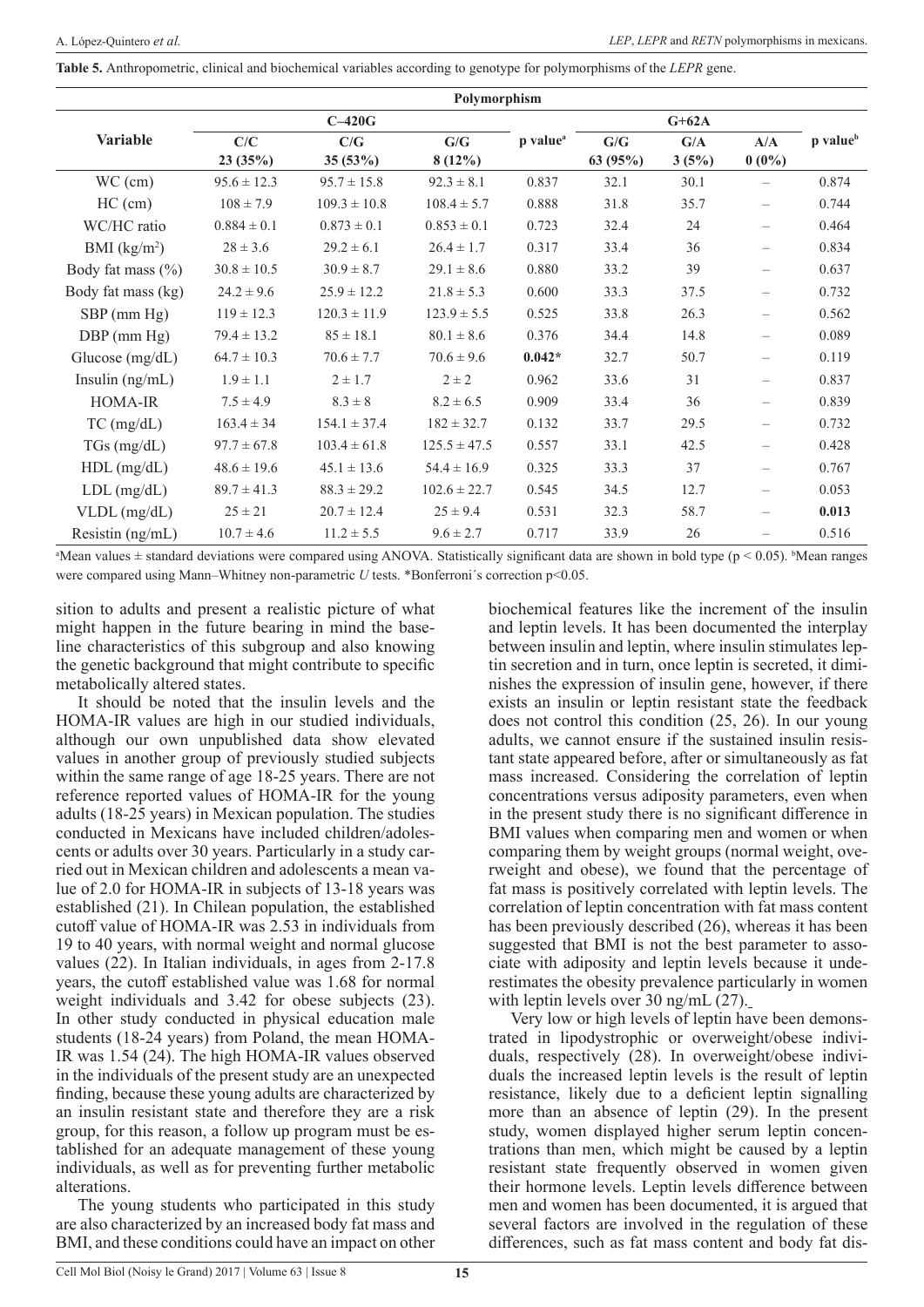tribution, a suggested sexual dimorphism, birth weight, caloric restriction and physical activity (27, 29-31). In addition, it has been described that as higher the testosterone level, the lower the leptin concentration, since it has been shown that after a 3-month-caloric restriction diet in obese men, there is an increment in testosterone levels, which in turn diminishes the leptin levels and increases the insulin sensitivity assessed by the leptin/ adiponectin ratio (30).

Another interesting finding in the present study was that leptin/fat mass ratio is approximately 1 for men and 2 for women. In two previous studies, one conducted by Peltz et al (32) and another carried out by Chow and Phoon (33), it also was found that women presented higher leptin levels with large standard deviation compared to men, however, in these studies the leptin/fat mass ratio, 1 for men and 2 for women, was not observed. Ratio leptin/fat mass is a parameter that can be inferred but not often reported, therefore it is difficult to suggest the fact that leptin levels double the fat mass content is a characteristic of the Mexican population.

In this study, we did not observe differences in serum leptin levels regarding the genotypes of the G–2548A and A19G polymorphisms of the *LEP* gene. This finding is consistent with that previously described for the G–2548A polymorphism (34, 35). However, these outcomes remain controversial, because in the populations from Romania (10), Brazil (36) and Tunisia (37), the leptin concentrations differed among the genotypes. Regarding the A19G polymorphism, the lack of association is consistent with studies conducted in Polish (35), British (34), Italian (38) and Malaysian (39) populations, where the leptin levels did not differ with respect to genotype. However, the 19G allele was associated with serum hyperleptinaemia in a study in Tunisians (8). Even though the G–2548A and A19G polymorphisms of the *LEP* gene were not associated with leptin levels, as an interesting result of the present study, the homozygous carriers for –2548A and 19G alleles had the lowest TC and LDL concentrations compared with other genotypes. These findings are in discordance with those reported in other studies (10, 12, 37). The associations of the –2548A and 19G alleles with low TC and LDL levels can be explained because leptin regulates lipid metabolism independent of food intake; thus, leptin administration inhibits *de novo* lipogenesis and stimulates lipolysis in adipose tissue and liver through the sympathetic nervous system. In addition, leptin stimulates fatty acid oxidation by up-regulation of peroxisome proliferator-activated receptor γ-coactivator-1α and decreases the storage of TG within white adipocytes and the liver (26, 39, 40). Sequence variants in the *LEP* gene might modify these processes and have an additive effect, although the functional consequence of these polymorphisms is not very clear.

The three polymorphisms analysed in the *LEPR* gene did not show an association with the anthropometric, clinical or biochemical variables considered here. Furthermore, we found that the serum leptin concentration was not significantly different among genotypes of the A326G and A668G polymorphisms. This lack of association for both polymorphisms was also reported in a study conducted in Japanese (41), which is discordant with the results described in Koreans where the carriers

of the G/G genotype for both polymorphisms had significantly higher leptin levels (9). In studies assessing only the A326G or A668G polymorphisms, the results are controversial, because in a Malaysian population the 326G allele was associated with low plasma leptin levels (12), and in other populations, no association of the 668G allele with leptin concentrations was evident (9, 10, 12, 41-43). By contrast, in obese Tunisian patients bearing the 668G/G genotype, the leptin concentration was diminished (5). Regarding the G3057A polymorphism, we found that serum leptin concentrations were higher in carriers of the 3057A allele than in those individuals bearing the 3057G/G genotype  $(43.78 \pm 39.11)$ ng/mL *vs*  $28.20 \pm 14.12$ ). This finding is similar to that reported in a study carried out in individuals from Nauru, in which individuals homozygous for the 3057A allele showed higher serum leptin concentrations (11); while this seems to support our findings, other studies did not show significant results (9, 44). Even when the association of increased BMI with the presence of A allele in homozygous or heterozygous state of the *LEPR* G3057A polymorphism has been described (44), we only found a non-significant tendency of increasing BMI regarding the genotype  $(G/G \leq G/A \leq A/A)$ . In addition, we assessed the genotype distribution according to specific weight classification (normal, overweight, obese), nevertheless, there was no association.

The relation between C–420G and G+62A polymorphisms in the *RETN* gene and resistin concentrations has been assessed in some studies (13-15, 45, 46). In this study, there was no association with either of the two polymorphisms. However, we found that the G allele of the C–420G polymorphism was associated with higher glucose levels, as described previously in adult Hindu women (47) and in Japanese patients with T2DM (45). This finding is in contrast with a study conducted in Finnish subjects with hypertension (13). Both the C and G alleles of the C–420G polymorphism show different affinities for stimulatory protein (Sp)1 and Sp3 transcription factors. Sp1 and Sp3 bind specifically to DNA with higher affinity in the presence of the –420G allele and increase the promoter activity of the *RETN* gene (45, 48). On the other hand, it has been reported that a hyperglycaemic state increases the resistin expression in rodents (48), and given that the –420G allele increases resistin expression, these two factors might have contributed to increased glucose levels in our study group. Therefore, we hypothesize that if the G allele carriers of C–420G polymorphism were exposed to a hyperglycaemic diet, this could mark the beginning of a positive feedback where the increase in glucose concentration might stimulate resistin production, and this, in turn, could promote sustained insulin resistance.

It has been reported that 3′ UTR polymorphisms could affect gene expression (49-51), and it has been proposed that the G+62A polymorphism might modify the *RETN* gene expression (46). However, few publications have evaluated the effect of this polymorphism on resistin levels. A study on a German population did not establish any association of the G+62A polymorphism with serum resistin concentrations (46). In a previous study in a population from western Mexico aged 20–69 years (15), carriers of the G/A genotype showed lower serum resistin, TG and VLDL levels. In our study popu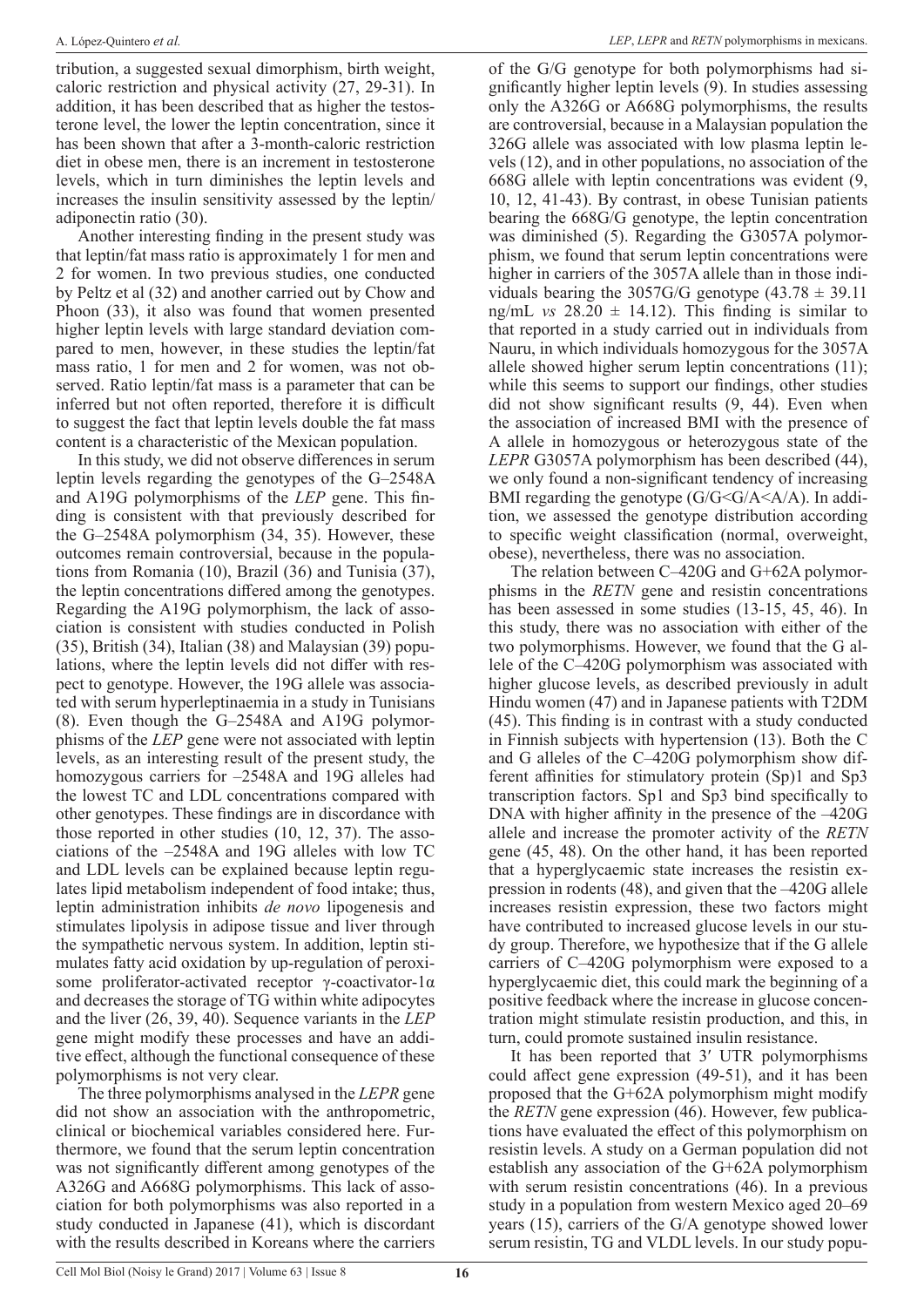lation, there was also an association with lower VLDL levels, but in the presence of the G/G genotype. It has been reported that resistin promotes intracellular lipid storage, as described by Ikeda et al. (52). Nevertheless, these results should be regarded with caution because of the low frequency of this polymorphism in most populations; besides, the sample size and the absence of the A/A genotype in both Mexican studies must be borne in mind, as this might influence the variability in results.

In conclusion, in this study, only the G3057A polymorphism in the *LEPR* gene was found to contribute significantly to variations in serum leptin levels. However, we should consider other factors that might have masked the effect of the other polymorphisms analysed, such as lifestyle, gender and pro-inflammatory markers. Nevertheless, our results represent an initial search for a characteristic genetic profile influencing leptin and resistin serum levels, which in turn could represent metabolically altered states in Mexican young adults. This is because when there is one alteration in such clinical or biochemical parameters, the subjects have an increased risk of developing two or more disturbances later on, leading to metabolic syndrome.

## **Acknowledgements**

This work was supported by Fundación Mexicana para la Salud-Capítulo Jalisciense (grant number 072-320) and Fondo COECYTJAL-UDG (grant number 25- 2008-729).

#### **Conflict of interest**

The authors declare that they have no conflict of intrest.

## **Author's contribution**

All co-authors have made substantial contributions taking due care to ensure the integrity of the work and have reviewed and accepted the final version of the manuscript. However, the specific contribution of every participant author is mentioned below.

**Andres López-Quintero**. Acquisition, analysis and interpretation of data, drafting of the article, and final approval of the version to be published.

**Alejandra Guadalupe García-Zapién**. Conception and design of the work, and final approval of the version to be published.

**Silvia Esperanza Flores-Martínez**. Critical revision for important intellectual content, drafting of the article, and final approval of the version to be published.

**Yolanda Díaz-Burke**. Critical revision for important intellectual content.

**Claudia Elena González-Sandoval**. Acquisition of data for the work and critical revision for important intellectual content.

**Rocio Ivette Lopez-Roa**. Acquisition of data for the work and critical revision for important intellectual content.

**Eunice Medina-Díaz**. Critical revision for important intellectual content.

**María Luisa Muñoz-Almaguer**. Critical revision for important intellectual content.

**José Sánchez-Corona**. Conception and design of the work, drafting of the article, and final approval of the version to be published.

#### **References**

1. Leal V de O, Mafra D. Adipokines in obesity. Clin Chim Acta 2013; 419:87–94.

2. Nakamura K, Fuster JJ, Walsh K. Adipokines: a link between obesity and cardiovascular disease. J Cardiol 2014; 63:250–259.

3. Jung U, Choi MS. Obesity and its metabolic complications: the role of adipokines and the relationship between obesity, inflammation, insulin resistance, dyslipidemia and nonalcoholic fatty liver disease. Int J Mol Sci 2014; 15:6184–6223.

4. Kaur J. A comprehensive review on metabolic syndrome. Cardiol Res Pract 2014; 2014:943162.

5. Ben Ali S, Kallel A, Sediri Y, Ftouhi B, Feki M, Slimene H *et al*. *LEPR* p.Q223R Polymorphism influences plasma leptin levels and body mass index in Tunisian obese patients. Arch Med Res 2009; 40:186–190.

6. Wang Z, Nakayama T. Inflammation, a link between obesity and cardiovascular disease. Mediators Inflamm 2010; 2010:535918.

7. Choquet H, Meyre D. Molecular basis of obesity: current status and future prospects. Curr Genomics 2011; 12:154–168.

8. Fourati M, Mnif M, Kharrat N, Charfi N, Kammoun M, Fendri N *et al*. Association between leptin gene polymorphisms and plasma leptin level in three consanguineous families with obesity. Gene 2013; 527:75–81.

9. Woo HY, Park H, Ki CS, Park YL, Bae WG. Relationships among serum leptin, leptin receptor gene polymorphisms, and breast cancer in Korea. Cancer Lett 2006; 237:137–142.

10. Constantin A, Costache G, Sima AV, Glavce CS, Vladica M, Popov DL. Leptin G-2548A and leptin receptor Q223R gene polymorphisms are not associated with obesity in Romanian subjects. Biochem Biophys Res Commun 2010; 391:282–286.

11. de Silva AM, Walder KR, Aitman TJ, Gotoda T, Goldstone AP, Hodge AM *et al*. Combination of polymorphisms in OB-R and the OB gene associated with insulin resistance in Nauruan males. Int J Obes Relat Metab Disord 1999; 23:816–822.

12. Fan SH, Say YH. Leptin and leptin receptor gene polymorphisms and their association with plasma leptin levels and obesity in a multi-ethnic Malaysian suburban population. J Physiol Anthropol 2014; 33:15.

13. Ukkola O, Kunnari A, Kesäniemi YA. Genetic variants at the resistin locus are associated with the plasma resistin concentration and cardiovascular risk factors. Regul Pept 2008; 149:56–59.

14. Tsukahara T, Nakashima E, Watarai A, Hamada Y, Naruse K, Kamiya H *et al.* Polymorphism in resistin promoter region at −420 determines the serum resistin levels and may be a risk marker of stroke in Japanese type 2 diabetic patients. Diabetes Res Clin Pract 2009; 84:179–186.

15. Chavarria-Ávila E, Ruíz Quezada SL, Guzmán-Ornelas MO, Castro-Albarrán J, Aguila Aldrete ME, Vásquez-Del Mercado M, *et al*. [Association of resistin gene 3'UTR +62G>A polymorphism with insulin resistance, adiposity and the adiponectin-resistin index in Mexican population]. Nutr Hosp 2013; 28:1867–1876.

16. Gustincich S, Manfioletti G, Del Sal G, Schneider C, Carninci P. A fast method for high-quality genomic DNA extraction from whole human blood. Biotechniques 1991; 11:298–300.

17. Gotoda T, Manning BS, Goldstone AP, Imrie H, Evans AL, Strosberg AD *et al*. Leptin receptor gene variation and obesity: lack of association in a white British male population. Hum Mol Genet 1997; 6:869–876.

18. Matsuoka N, Ogawa Y, Hosoda K, Matsuda J, Masuzaki H, Miyawaki T *et al*. Human leptin receptor gene in obese Japanese subjects: evidence against either obesity-causing mutations or association of sequence variants with obesity. Diabetologia 1997; 40:1204–1210.